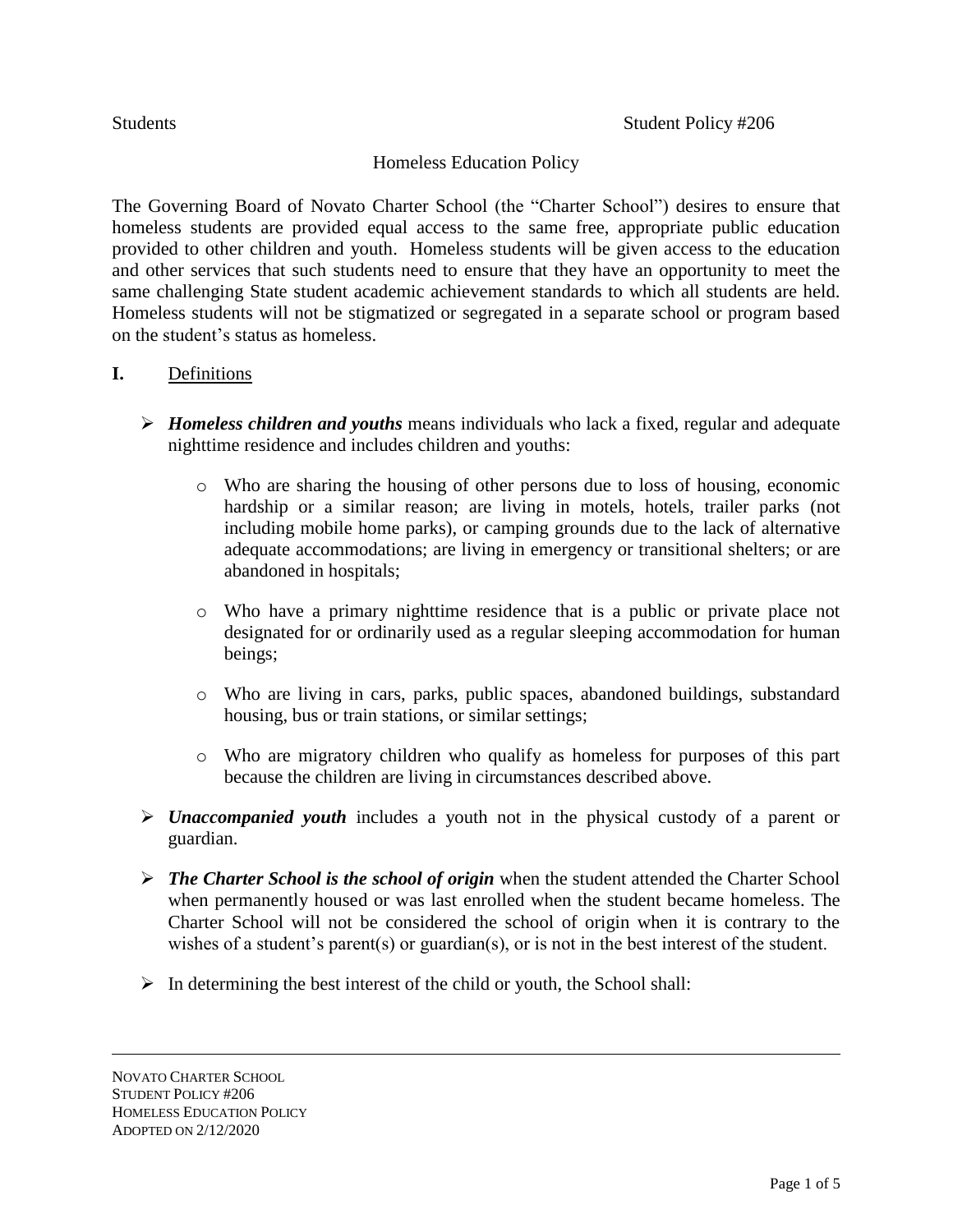- o Presume that keeping the child or youth in the school of origin is in the best interest of the child or youth, less it is contrary to the request of the child's or youth's parent or guardian, or unaccompanied youth;
- o Consider student-centered factors related to the child's or youth's best interest, including factors related to the impact of mobility on achievement, education, health, and safety of homeless children and youth, giving priority to the request of the child's or youth's parent or guardian or unaccompanied youth;
- o If, after conducting the best interest determination based on consideration of the presumption identified above and the student-centered factors identified above, the School determines that it is not in the child's or youth's best interest to attend the School, the School shall provide the child's or youth's parent or guardian or the unaccompanied youth with a written explanation of the reasons for its determination, in a manner and form understandable to such parent, guardian, or unaccompanied youth, including information regarding the right to appeal; and
- o In the case of an unaccompanied youth, ensure that the School liaison assists in placement or enrollment decisions, gives priority to the views of such unaccompanied youth and provides notice to such youth of the right to appeal.

A child or youth or unaccompanied youth shall be considered homeless for as long as he/she is in a living situation described above.

**II.** Homeless Liaison

The School's homeless liaison is: Nikki Lloyd, Director 940 C Street Novato, CA 94945 415-883- 4254. The School's homeless liaison is required to do all of the following:

- Ensure that homeless children and youths are identified by school personnel through outreach and coordination activities with other entities and agencies;
- $\triangleright$  Ensure that homeless children and youth enroll in, and have a full and equal opportunity to succeed in the School;
- $\triangleright$  Ensure that homeless children and youths have access to and receive educational services for which such families, children, and youth are eligible referrals to health care services, dental services, mental health and substance abuse services, housing services and other appropriate services;
- $\triangleright$  Ensure that the parents or guardians of homeless children and youths are informed of the educational and related opportunities available to their children and are provided with meaningful opportunities to participate in the education of their children;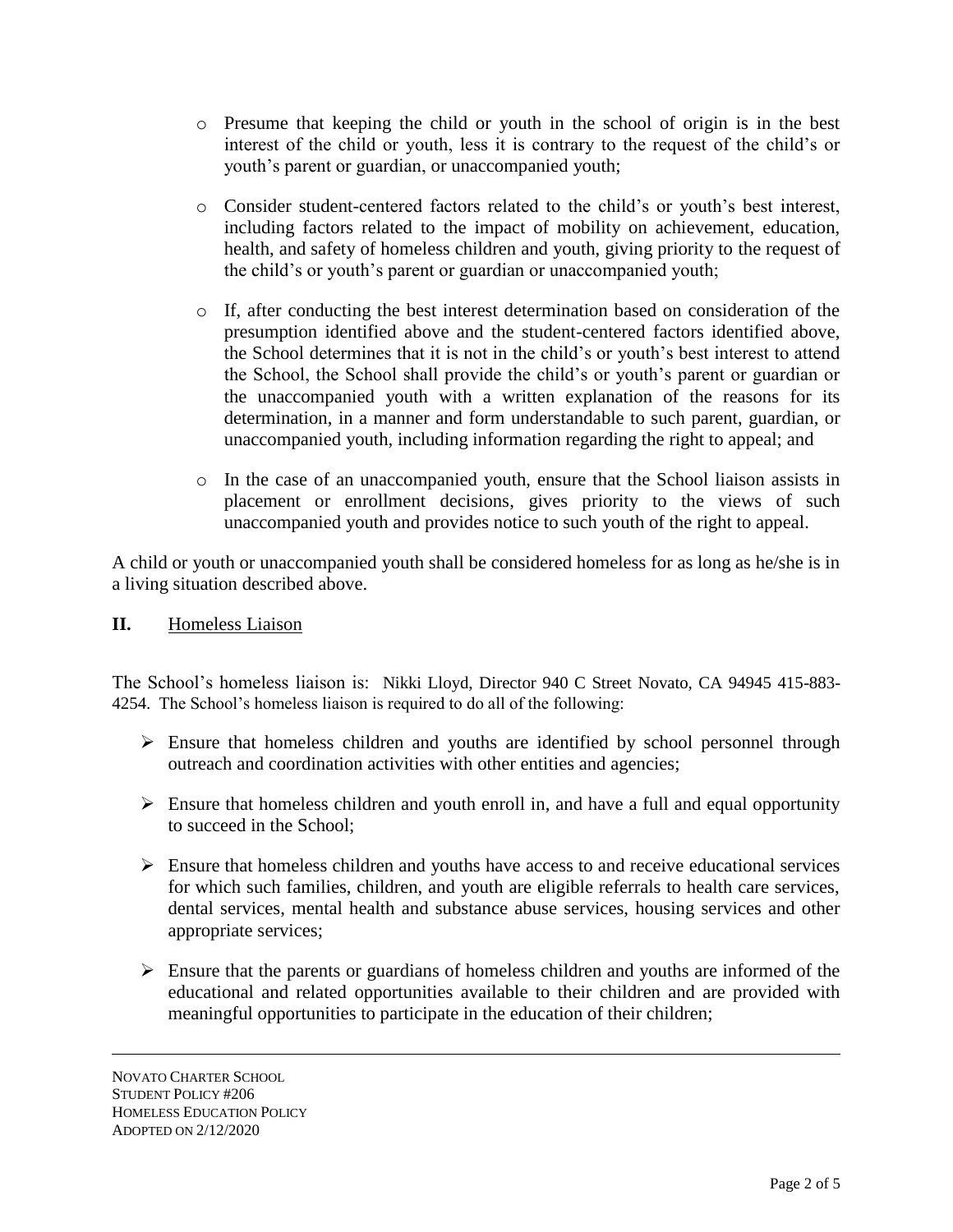- $\triangleright$  Ensure that enrollment disputes are mediated in accordance with the dispute resolution process outlined below;
- $\triangleright$  Ensure that public notice of the educational rights of homeless children and youths is disseminated in locations frequented by parents or guardians, including schools, shelters, public libraries and soup kitchens, in a manner and form understandable to the parents and guardians of homeless children and youths, and unaccompanied youths;
- $\triangleright$  Ensure that the parent or guardian of a homeless student, and any unaccompanied youth, is fully informed of all transportation services, including transportation to the school of origin and is assisted in accessing transportation to the school;
- $\triangleright$  Ensure that school personnel providing services participate in professional development and other technical support as determined appropriate by the State Coordinator;
- $\triangleright$  Ensure that unaccompanied youths 1) are enrolled in school; 2) have opportunities to meet the same challenging State academic standards as the State establishes for other children and youth, including implementation of procedures to identify and remove barriers that prevent youths from receiving appropriate credit for full or partial coursework satisfactorily completed while attending a prior school; and 3) are informed of their status as independent students and that the youths may obtain assistance from the liaison to receive verification of such status for purposes of the Free Application for Federal Student Aid.

# **III.** Enrollment

All homeless students are required to follow the school's process for enrolling students, including filling out and submitting the school's enrollment packet on time. As with all students, enrollment depends upon availability. In the event of an oversubscription in a grade, homeless students will participate in the lottery as with any other student.

If the homeless student seeking to enroll is unable to produce records normally required for enrollment, such as previous academic records, medical records, proof of residency or other documentation, this will not serve as a basis for non-enrollment. Provided that the enrollment process has been followed in all other respects, a homeless student will be enrolled in the School despite the missing paper work. Upon enrollment, the School will contact the school last attended by the students to obtain relevant academic and other records.

If the student needs to obtain immunizations, or immunization or medical records, the School will immediately refer the parent or guardian of the student, or the unaccompanied youth, to the Homeless Liaison, who shall assist in obtaining necessary immunizations, or immunization or medical records.

NOVATO CHARTER SCHOOL STUDENT POLICY #206 HOMELESS EDUCATION POLICY ADOPTED ON 2/12/2020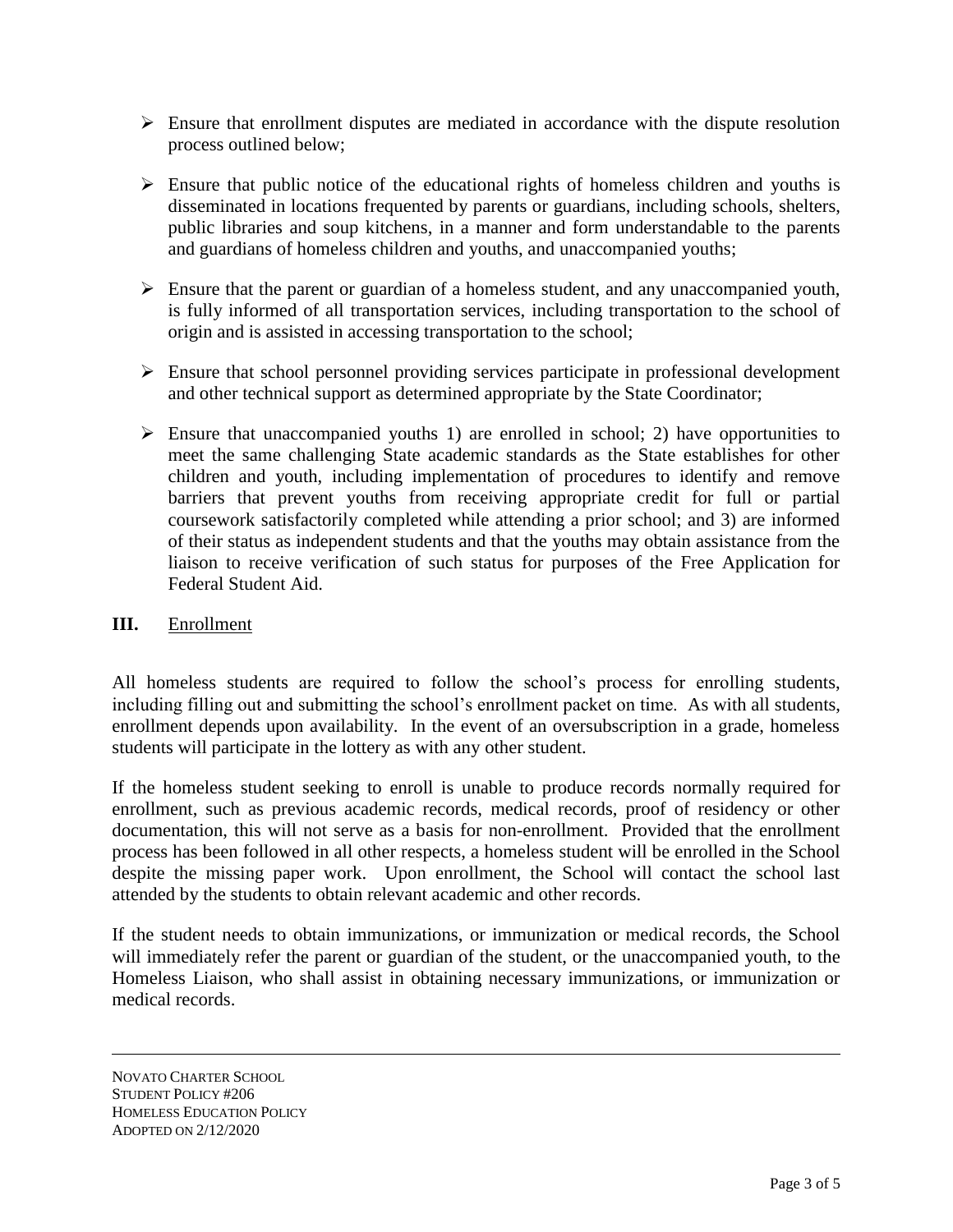# *Enrollment Disputes and the Dispute Resolution Process*

If a dispute arises over enrollment in the Charter School of a homeless student, the student will be immediately enrolled to the Charter School in which enrollment is sought, pending resolution of the dispute. "Enrolled" means attending classes and participating fully in school activities.

The Charter School will refer the student and/or his/her parents or guardians to the Homeless Liaison, who will carry out the dispute resolution in accordance with the process set forth below, as expeditiously as possible after receiving notice of the dispute. In the case of an unaccompanied youth, the Homeless Liaison will ensure that the youth is immediately enrolled in school pending resolution of the dispute.

Parents, guardians and unaccompanied youth may provide written or oral documentation to support their positions about enrollment and may seek assistance of social services, advocates, and/or service providers in the dispute process.

The Charter School will provide the parent or guardian of the student with a written explanation of the Charter School's decision regarding enrollment, including the rights of the parent, guardian or unaccompanied youth's appeal the decision. The written explanation will be complete, as brief as possible, simply stated and provided in a language that the parent, guardian or unaccompanied youth can understand.

If the dispute remains unresolved at the Charter School level or is appealed, then the Charter School Homeless Liaison will forward all written documentation and related paperwork to the homeless liaison at the county office of education (COE). The COE's homeless liaison will review these materials and determine the school selection or enrollment decision within five (5) working days of receipt of the materials. The COE homeless liaison will notify the Charter School and parent/guardian/unaccompanied youth of the decision.

If the dispute remains unresolved at the COE level or is appealed to the State, then the COE homeless liaison will forward all written documentation and related paperwork to the State Homeless Coordinator. Upon review, the CDE will notify the parent/guardian/unaccompanied youth of the decision relating enrollment in the Charter School within ten working days of receipt of the materials.

#### **IV.** Transportation

The Charter School will provide or arrange for transportation of a homeless student, at the request of the parent, guardian or Homeless Liaison, to the Charter School when the Charter School is the school of origin. If the student begins living in an area served by another local educational agency while continuing his/her education at the Charter School, the Charter School will contact that local educational agency to agree upon a method to apportion the responsibility and costs for providing the student with transportation to and from the Charter School.